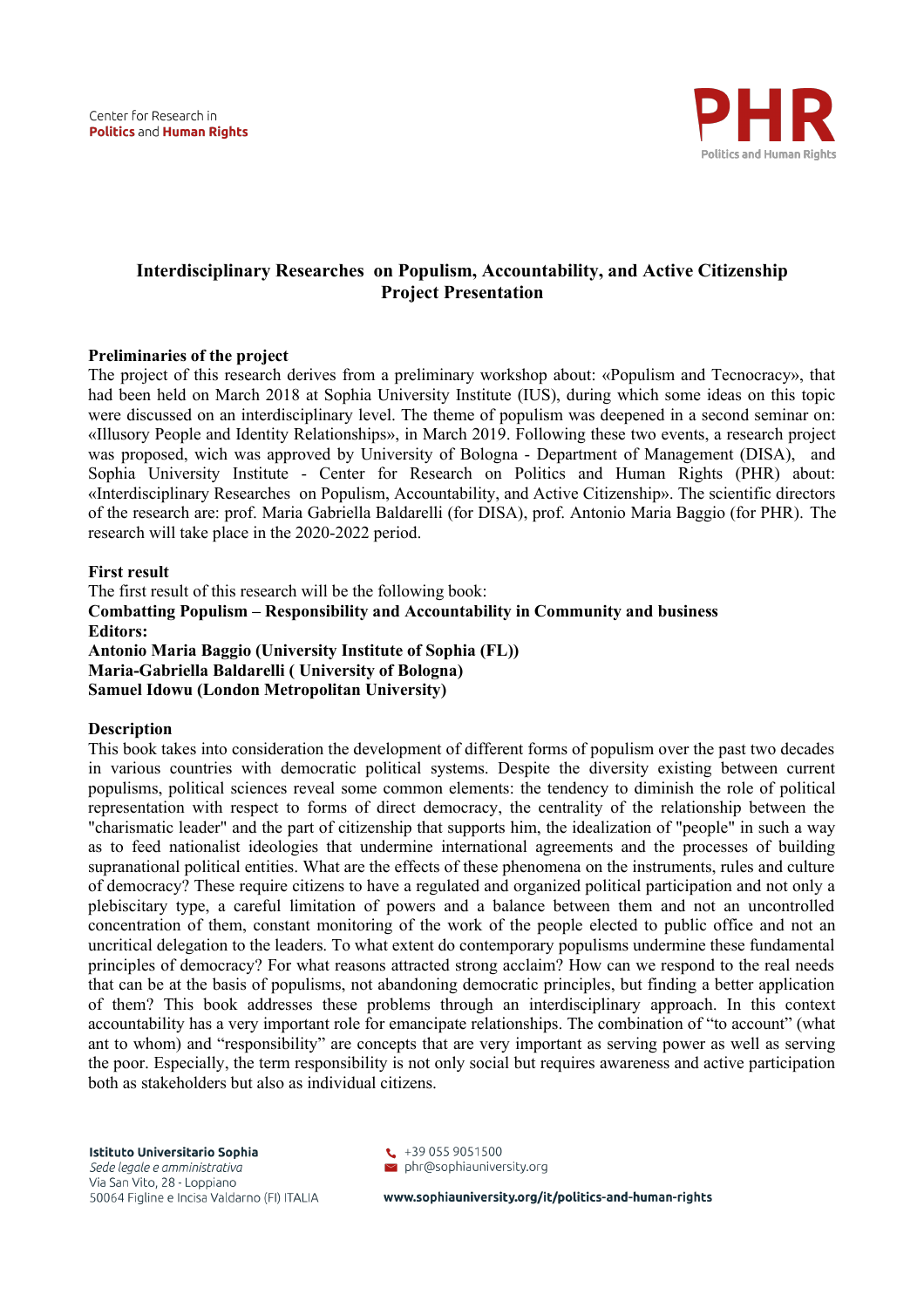

The book will be published in 2022 by: Springer Nature Switzerland AG, Gewerbestrasse 11, 6330 Cham, Switzerland, Series CSR, Sustainability, Ethics & Governance (contract signed in July 2020) Researchers interested in this project can write to either M.G. Baldarelli [maria.baldarelli@unibo.it](mailto:maria.baldarelli@unibo.it) or A. M. Baggio [am.baggio@sophiauniversity.org](mailto:am.baggio@sophiauniversity.org)

## **TENTATIVE LIST OF BIBLIOGRAPHIC REFERENCES**

### **1.About Accountability and Civil Responsibility**

Argiolas, Giuseppe*Social Management. Principles, Governance and Practice*. Cham-Switzerland: Springer International Publishing, 2018.

 Baldarelli, Maria-Gabriella, and Mara Del Baldo. "From Weak to Strong CSR: The Contribution of New Categories in the Account(ing) Ability of EoC Industrial Parks." In *Corporate Social Responsibility. Academic Insights and Impacts*, edited by Stephen Vertigans and Samuel O. Idowu. AG Switzerland: Springer International Publishing, 2017: 45-65.

Baldarelli, Maria-Gabriella, and Mara Del Baldo. "New Categories for Responsible Corporate Governance Starting from "Unity in Multiplicity". In *Responsible Corporate Governance. CSR, Sustainability, Ethics and Governance*, edited by Maria Aluchna, and Samuel O. Idowu. Cham-Switzerland: Springer International Publishing, 2017: 131-149. https://doi.org/ 10.1007/978-3-319-35083-7\_3.

Baldarelli, Maria-Gabriella, Mara Del Baldo and Caterina Ferrone. "The relationships among CSR, good governance and accountability in the Economy of Communion (EoC) enterprises." In *Corporate social responsibility and governance. Theory and practice*, edited by Samuel O. Idowu, Claus S. Frederiksen, Asli Y. Mermod and Morten E. J. Nielsen. Switzerland: Springer International Publishing, 2015: 3-38. doi:10.1007/978-3-319-10909-11

Bauman, Zygmunt. *Work, Consumerism and the New Poor*. Buckingham: Open University Press, 1998. Bebbington Jan, and Massimo Contrafatto. "Sviluppo sostenibile: una rivisitazione della letteratura". In *Impresa e responsabilità sociale* - Collana: Persona, Imprese e Società 6, edited by Rusconi, Gianfranco and Michele Dorigatti. Milano: Angeli, 2006: 206-23.

Bebbington, Jan, Russell Shona, and Ian Thomson. "Accounting and sustainable development: Reflections and propositions." *Critical Perspectives on Accounting* 48, 2017: 21-34.

https://doi.org/10.1016/j.cpa.2017.06.002

Bebbington, Jan. Accounting for sustainable Development performance. UK: Cima Publishing-Elsevier, 2007.

Bouckaert, Luk, Hendrik Opdebeeck and László Zsolnai, eds*. Frugality. Rebalancing material and spiritual values in economic life*. Oxford: Peter Lang Academic Publishers, 2007.

Bouckaert, Luk. "Spirituality and economic democracy." In *Spirituality and ethics in management*, edited by László Zsolnai (2nd ed.). Dordrecht: Springer, 2011: 41-52.

Bruni, Luigino, and Barbara Sena, eds. *The charismatic principle in social life*. New York: Routledge, 2013. Bruni, Luigino, and Stefano Zamagni. *Economia civile. Efficienza, equità, felicità pubblica*. Bologna: il Mulino, 2004.

Burke, Robert. "Leadership and spirituality." *Foresight* 8 (6) 2006: 14-25.

https://doi.org/10.1108/14636680610712504.

Collins, James C. and Jerry I. Porras. *Built to Last: Successful Habits of visionary companies*. New York: Harper Collins, 1997.

Covey, Stephen R. *The 8th Habit: From Effectiveness to Greatness*. New York: Free Press, 2004. DePree, Max. *Leadership is an Art*. New York: Crown Publishing, 2004.

Fry, Louis W., Laura L. Matherly, and J.-Robert Ouimet. "The spiritual leadership balanced scoreboard business model: The case of the Cordon Bleu-Tomasso Corporation". *Journal of Management, Spirituality & Religion* 7 (4) 2010: 283-314.

Gray, Rob U., Adams Carol, and Dave Owen. Accountability, *Social responsibility and sustainability. Accounting for society and environment*. Harlow-UK: Pearson, 2014.

Gray, Rob U., Jane Bebbington, and Diane Walters. *Accounting for the environment*. London: Chapman Publishing, 1993.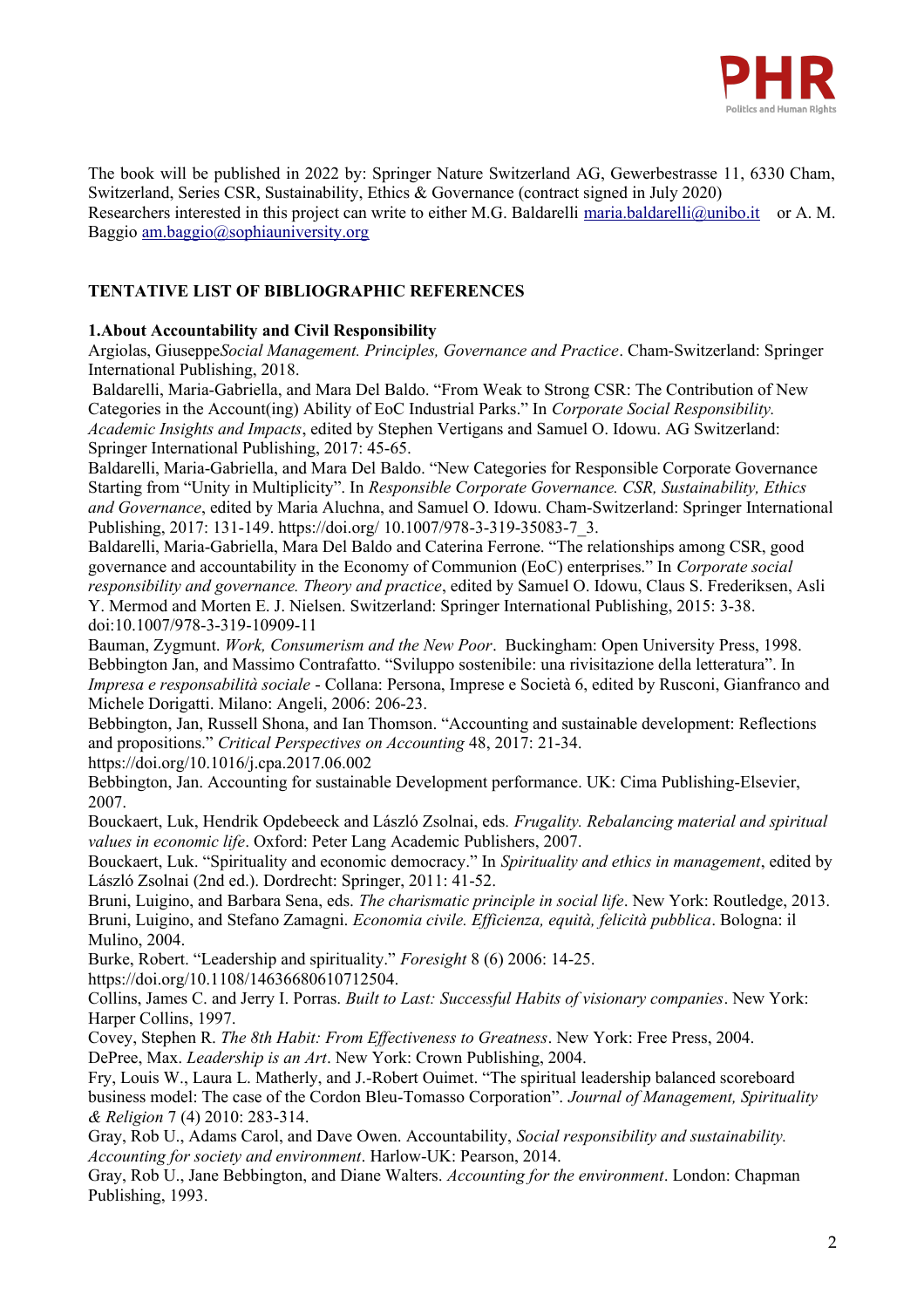

Guardini, Romano. *La fine dell'epoca moderna*. Brescia: Queriniana, 1987.

Ims, Knut J. and László Zsolnai. "Social Innovation and Social Development in Latin America, Egypt and India." In *Ethical Innovation in Business and the Economy*, edited by George Enderle and Patrick E. Murphy, 197-213. Cheltenham, UK and Northampton, MA, USA: Edward Elgar, 2015: 197-213.

Ims, Knut J., and László Zsolnai. 2014. "Ethics of social innovation". *Society and Business Review* 9 (2) 2014: 186-194. https://doi.org/10.1108/SBR-11-2013-0076.

Ketola, Tarja. "A holistic corporate responsibility model: Integrating values, discourses and actions." *Journal of Business Ethics* 80, 2008: 419-435.

Matacena, Antonio. 2010. "Corporate social responsibility and Accountabilty: Some Glosses." In *Civil Economy, Democracy, Transparency and Social and Environmental Accounting Research Role*, edited by Maria-Gabriella Baldarelli. Milano: McGraw-Hill, 2010: 7-59.

Mofid, Kamran. *Globalization for The Common Good*. London (UK): Shepheard-Walwyn, 2003.

Parker, Lee, and James Guthrie. "Welcome to 'the rough and tumble'. Managing accounting research in a corporatized university world". *Accounting, Auditing and Accountability Journal* 18 (1), 2005: 5-13. https://doi.org[/10.1108/09513570510584638](http://dx.doi.org/10.1108/09513570510584638)

Sorci, Carlo, ed. *Lo sviluppo integrale delle aziende*. Milano: Giuffrè, 2007.

Zamagni, Stefano. *L'economia del bene comune (The economy of the common good).* Rome: Città Nuova, 2007.

Zanzucchi, Michele ed. *Potere e denaro. La giustizia sociale secondo Bergoglio*. Roma: Città Nuova, 2018. Zsolnai, László. "Prudence in management and economic wisdom." Lecture presented at the Virtues and Vices in Economics and Business International Workshop, Catholic University of Leuven, June 19-20, 2015, Leuven, Belgium.

Zsolnai, László. "Materialistic versus Non-materialistic Value-orientation in Management." In *Business and the Greater Good – Rethinking Business Ethics in the Age of Economic Crisis*, edited by Knut J. Ims and Lars Jacob T. Pedersen. Cheltenham: Edward Elgar Publishers, 2015: 107-116.

#### **2.About Populism and Democracy**

Arendt, Hannah. *Between Past and Future: Eight Exercises in Political Thought*. New York: Penguin Books, 1977, 247–248.

Baggio, Antonio M. "Truth and Politics: The Loss of Authoritativeness in Contemporary Politics", Claritas: Journal of Dialogue and Culture: Vol. 1: No. 1, Article 6, 2011: 46-59.

Baggio, Antonio M. «L'intelligenza fraterna. Democrazia e partecipazione nell'età dei frammenti». In Ropelato, Daniela (Ed.). *Democrazia intelligente*. Roma: Città Nuova, 2011: 131-178.

Baggio, Antonio M. «Il nome del popolo». *Nuova Umanità* XXIX (2007/4) 172-173: 433-454.

Berlin, Isiah. «To define populism», The Isaiah Berlin Virtual Library 1969.

<http://berlin.wolf.ox.ac.uk/lists/bibliography/bib111bLSE.pdf>

Biondo, Nicola and Canestrari, Marco. *Supernova. I segreti, le bugie e i tradimenti del Movimento 5 stelle: storia vera di una nuova casta che si pretendeva anticasta*. Milano: Ponte alle Grazie, 2018.

Bordignon, Fabio and Ceccarini, Luigi, and Diamanti, Ilvo. *Le divergenze parallele. L'Italia: dal voto devoto al voto liquido*. Roma-Bari: Laterza 2018.

Buratti, Andrea. *Dal diritto di resistenza al metodo democratico. Per una genealogia del principio di opposizione nello stato costituzionale*. Milano: Giuffré Editore, 2006.

Calise, Mauro and Musella, Fortunato. *Il principe digitale*. Roma-Bari: Laterza, 2019 [KINDLE]

Canovan, Margaret. «Trust the People! Populism and the Two Faces of Democracy». Political Studies (1999), XLVII: 2-16.

Casaleggio, Davide. *Tu sei rete. La rivoluzione del business, del marketing e della politica attraverso le reti sociali*. Casaleggio Associati, 2008.

Casaleggio, Gianroberto and Grillo, Beppe. *Siamo in guerra*. Milano: Chiarelettere, 2011.

Colomer, Josep M. *El gobierno mundial de los expertos*. Barcelona: Editorial Anagrama, 2015.

Corbetta, Piergiorgio. «Tra ideologia debole e paradosso della leadership». il Mulino 5/2017: 727-735.

Courau, Thierry-Marie, Abraham, Susan, Babić, Mile (Edd.). «Populismo e religione». Concilium rivista internazionale di teologia LV, 2 (2019).

Crouch, Colin. *Post-Democracy After the Crises*. Cambridge: Polity, 2020.

Dahl, Robert A. *Democracy and its critics*. New Haven: Yale University Press, 1997.